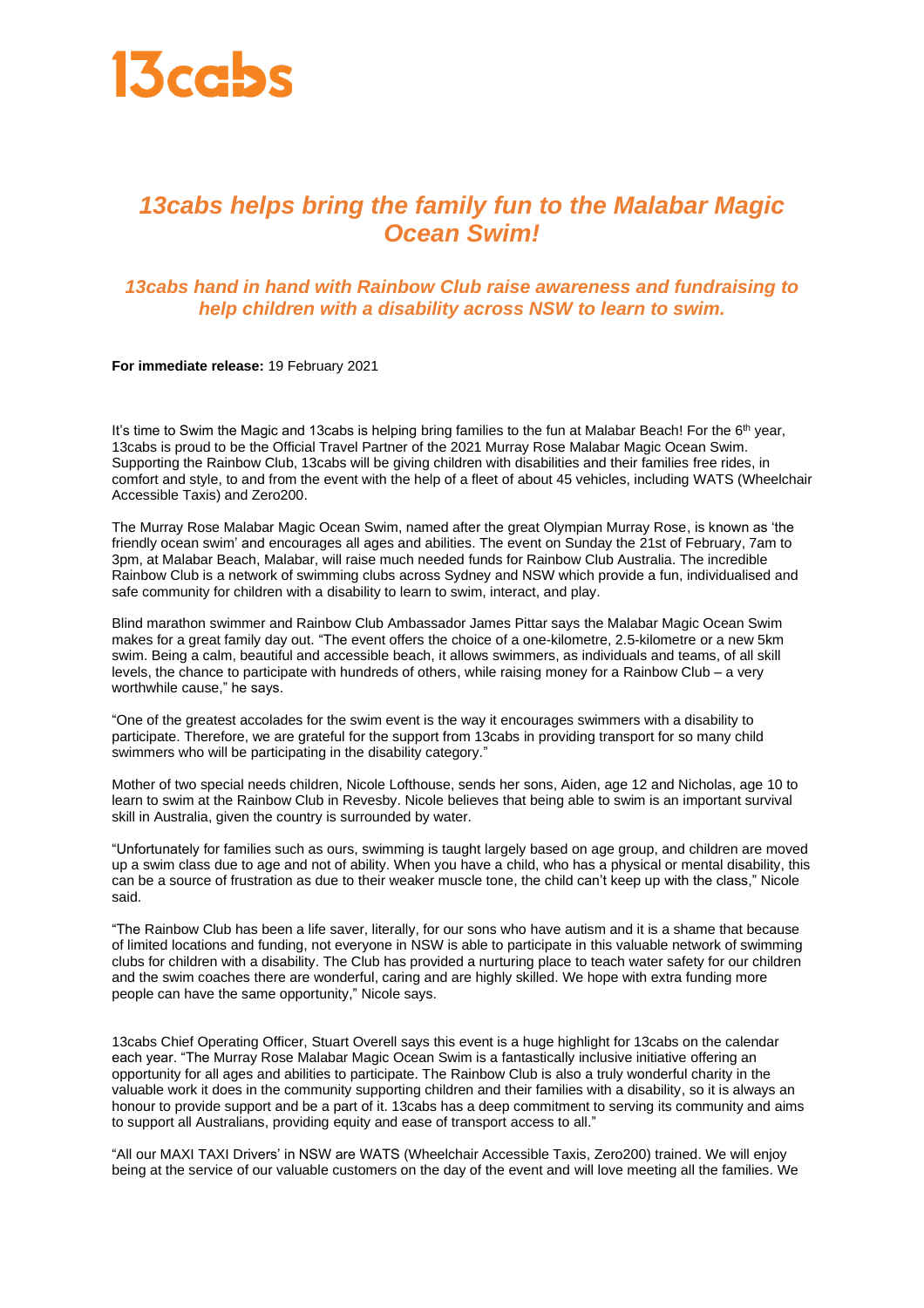will have VIP tents at the event drop off point ready to greet our important passengers. We will also have ice cold H2o on hand for refuelling and re-energising our special athletes on the day!"

For 13cabs the message for supporting the Malabar Magic Ocean Swim is a simple one – no matter who you are, we will get you there safely.

Catriona Barry GM of Rainbow Club said: "We are very pleased to be partnering with 13cabs once more and appreciate their ongoing support over the years. Our sponsor 13cabs make it easy for Rainbow Club members to get to the beach on a Sunday morning. Families of children with a disability tell us how much they appreciate being picked up at their home and dropped at the beach. Not having to follow directions and find parking on a hot Sunday is something they really appreciate."

"Across our clubs, 1000+children receive individualised swimming lessons each weekend during school term across NSW," Baldwin says. "We are truly thankful for the awareness and fundraising raised through the Malabar Magic Ocean Swim which can help us to support our existing clubs and help us to expand our services to others in need. We still have over 500 families on our wait list. Your fundraising will help us to get them in the pool and learning to swim in the future. Everyone's efforts and hard work, participants and sponsors alike, bring us one step nearer to achieving those goals."

To donate to the Rainbow Club and support children with disability learn how to swim, please visit [www.malabarmagicoceanswim.com.au](http://www.malabarmagicoceanswim.com.au/)

We are constantly monitoring the situation following NSW Health legislation and planning to deliver a COVID safe event.

Ends –

#### **For additional information, please contact:**

**Anushka Sachdev** | +61 466 518 202 | [anusra.sachdev@13cabs.com.au](mailto:mylinh.lee@13cabs.com.au)

#### **Notes to Editor:**

#### **About Rainbow Club**

The Murray Rose Malabar Magic Ocean Swim was cofounded by Murray Rose and Rob Lloyd 13 years ago to raise funds for Rainbow Club. Over the years it has evolved and grown to be the most inclusive event on the Ocean Swim calendar – where people with and without disabilities share the beach and share their love of swimming.

Members of Rainbow Club learn to swim in 25 swimming pools across Sydney and for many, the Malabar Magic weekend is their first opportunity to show what they have learned at the beach. 1,000 ocean swimmers are also on the beach participating in their own event, and the respect, camaraderie and great facilities at Malabar Beach is the reason the swim grows and grows each year.

Rainbow Club is celebrating 50 years of helping children with a disability learn to swim. Families love rainbow club because the lessons are individualised to suit each child, our teachers are dedicated and passionate, and Rainbow Club is a registered NDIS provider. They know that individualised lessons are the key to their child's success in learning to swim and having a skill for life.

Rainbow Clubs provides almost 1,000 individualised swimming lessons each weekend during the school term, and the demand for places at our clubs keep growing.

### **About Zero200 & 13cabs**

In Sydney, Zero200 and 13cabs are the leading service provider in Wheelchair Accessible Vehicles for the disability community.

13cabs is the largest taxi network in Australia, directly supporting 10,000 vehicles and 40,000 Professional Drivers.

13cabs believes in the importance of accessible, dependable, equitable and environmentally friendly transport within the community, and are building the team, technology and brands to support this delivery.